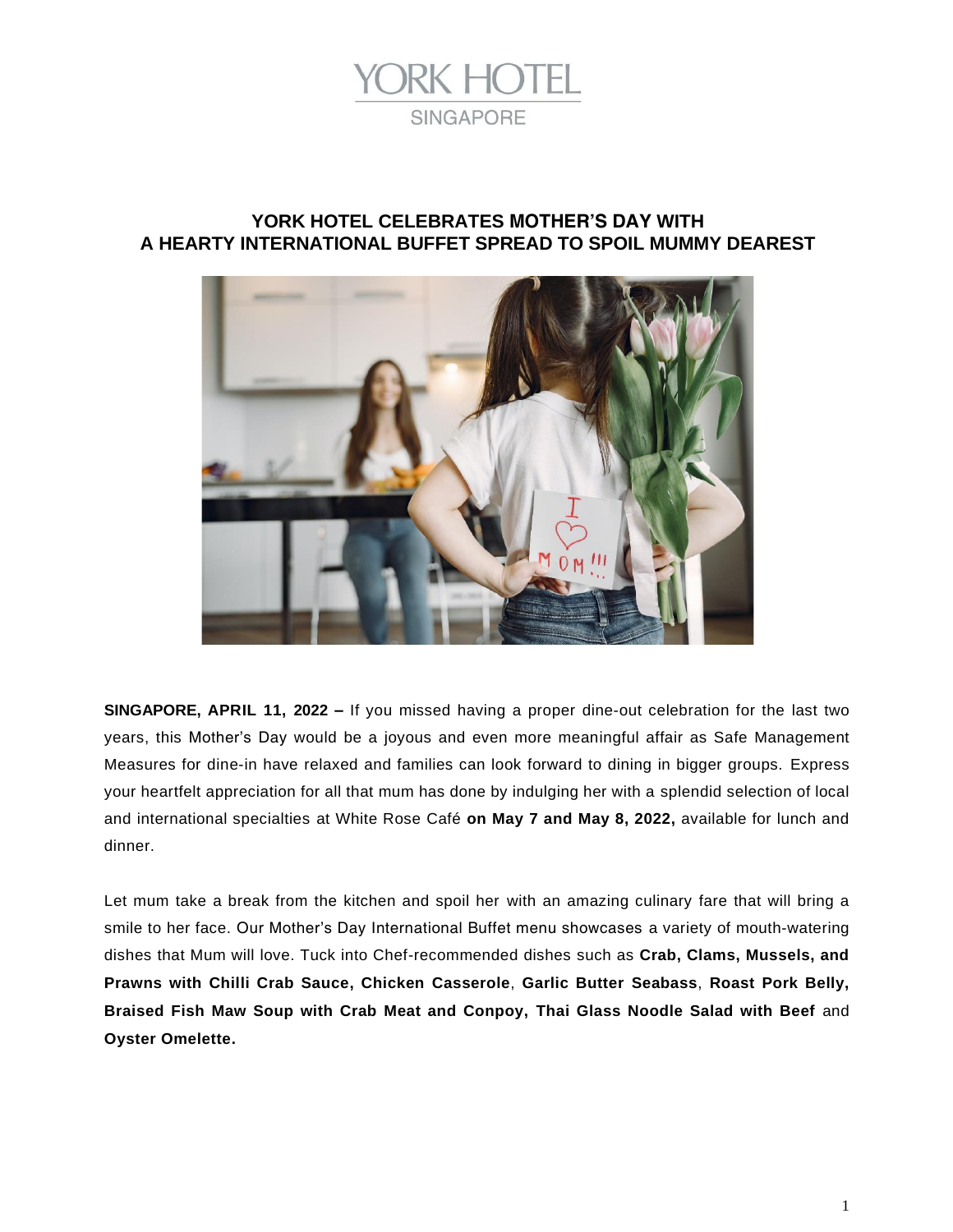

The dining experience is not complete without an assortment of irresistible sweet treats such as **Ice** *Kachang*, *Chendol*, *Pulut Hitam*, and Bread and Butter Pudding alongside an unlimited flow of *Bandung* drink, coffee, and tea. **Receive a bottle of house pour Red Wine with every ten (10) paying guests with full payment made by May 1, 2022.**

To view the menu, please refer to the Appendix.

## **York Hotel's 2022 Mother's Day Celebration**

**Date:** May 7 and May 8, 2022

**Time:** 12 p.m. to 2.30 p.m. (Lunch) 6.30 p.m. to 10 p.m. (Dinner)

**Price:** S\$52\* per adult, S\$26\* per child (between 5 and 11 years)

For enquiries or reservations, please visit [www.yorkhotel.com.sg](http://www.yorkhotel.com.sg/) or call **White Rose Café** at **(65) 6737 0511**.

## **CREDIT CARD PROMOTIONS**

All **UOB and HSBC credit and debit cardholders** enjoy 10% off total bill for the Mother's Day International Buffet with pre-payment received by May 1, 2022. Minimum 2 diners to be eligible for this offer.

## **Terms and conditions:**

\*Prices are subject to 10% service charge and Goods & Services Tax (GST).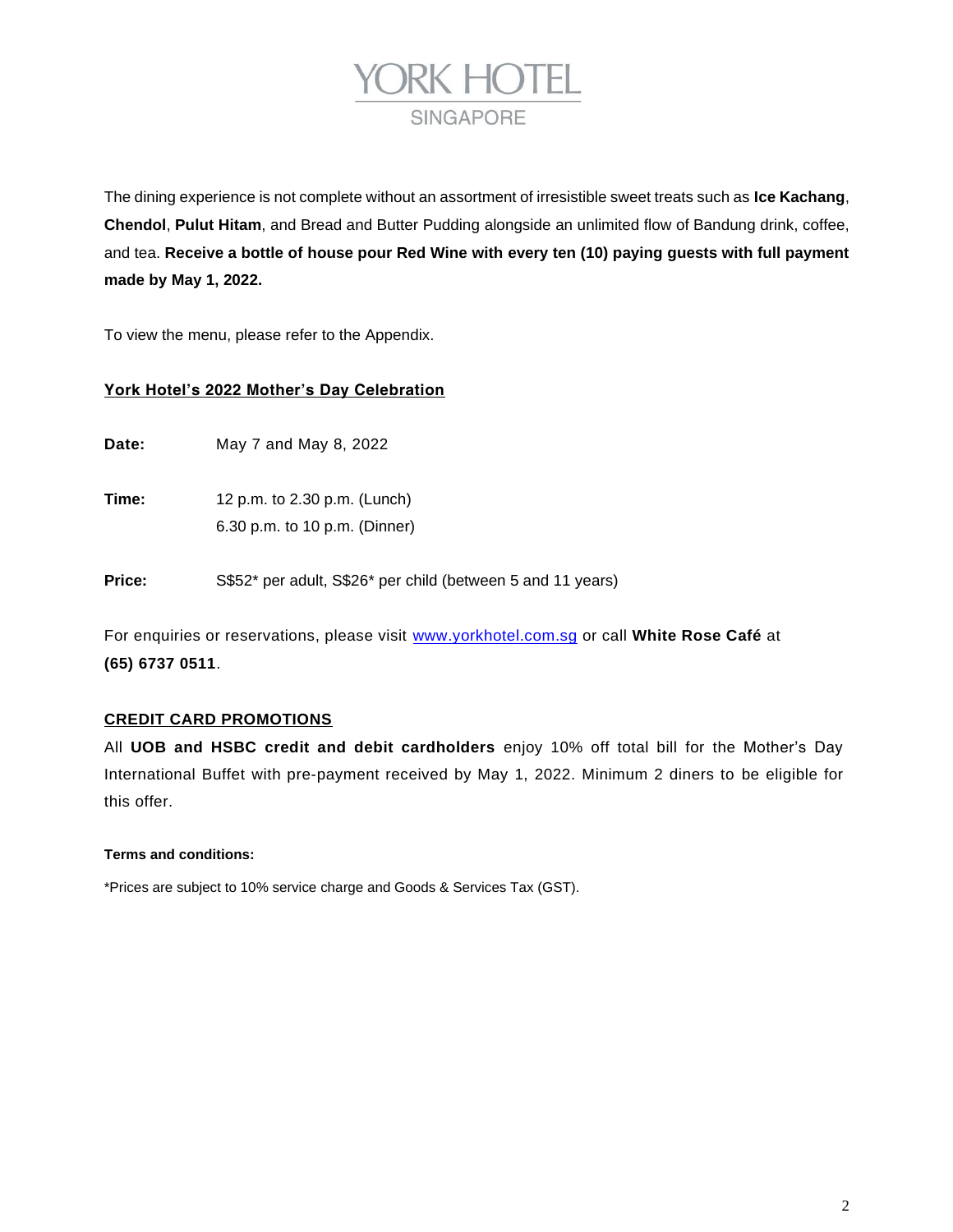

## **APPENDIX**

# **MOTHER'S DAY INTERNATIONAL BUFFET LUNCH & DINNER**

## **SATURDAY, MAY 7 & SUNDAY, MAY 8, 2022**

## **FROM THE SHOW KITCHEN**

Oyster Omelette Fish and Vegetables Tempura Crab, Clams, Mussels, and Prawns with Chilli Crab Sauce with Deep-fried Mantou

#### **APPETISER**

Thai Glass Noodle Salad with Beef Greek Salad Drunken Chicken Jellyfish with Top Shell Salad Wakame Salad with Mock Abalone

> **NOODLE SPECIALTY** *Nyonya Laksa*

> > **SOUP**

Braised Fish Maw Soup with Crab Meat and Conpoy Crab Bisque with Garlic Bread

### **CARVING**

Salt Baked Chicken Roast Pork Belly

### **MAINS**

Cantonese-Style Pork Rib Homemade *Ngoh Hiang* Chicken Casserole Garlic Butter Seabass *Nyonya Chap Chye* Wok-fried Prawns with Chilli and Garlic Longevity Noodles with Assorted Mushrooms Vegetable Lasagna Fragrant Steamed Rice

### **SWEET TREATS**

Hot *Pulut Hitam Bubor Cha Cha* Ice *Kachang* Ice *Chendol* Longan Almond Jelly Assorted Mini Cakes Bread and Butter Pudding Fresh Fruit Platter

**This menu comes with free flow of Bandung drink, Coffee and Tea.**